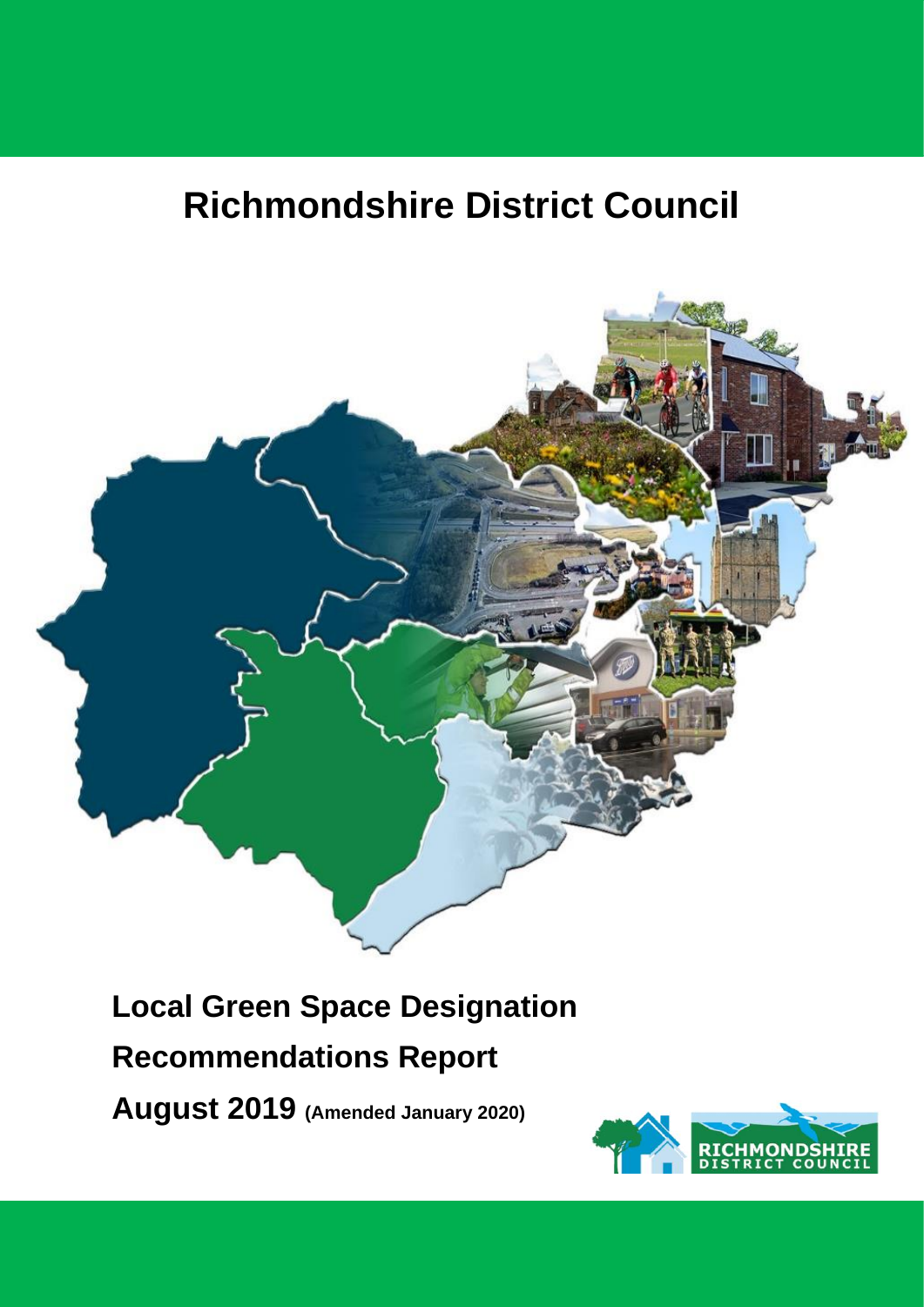# **Contents Page**

| 1. Executive Summary       | 2  |
|----------------------------|----|
| 2. Introduction            | 3  |
| 3. Planning Policy Context | 4  |
| 4. Methodology             | 8  |
| 5. Other Considerations    | 10 |
| 6. Land Submitted          | 12 |
| 7. Summary of Results      | 13 |

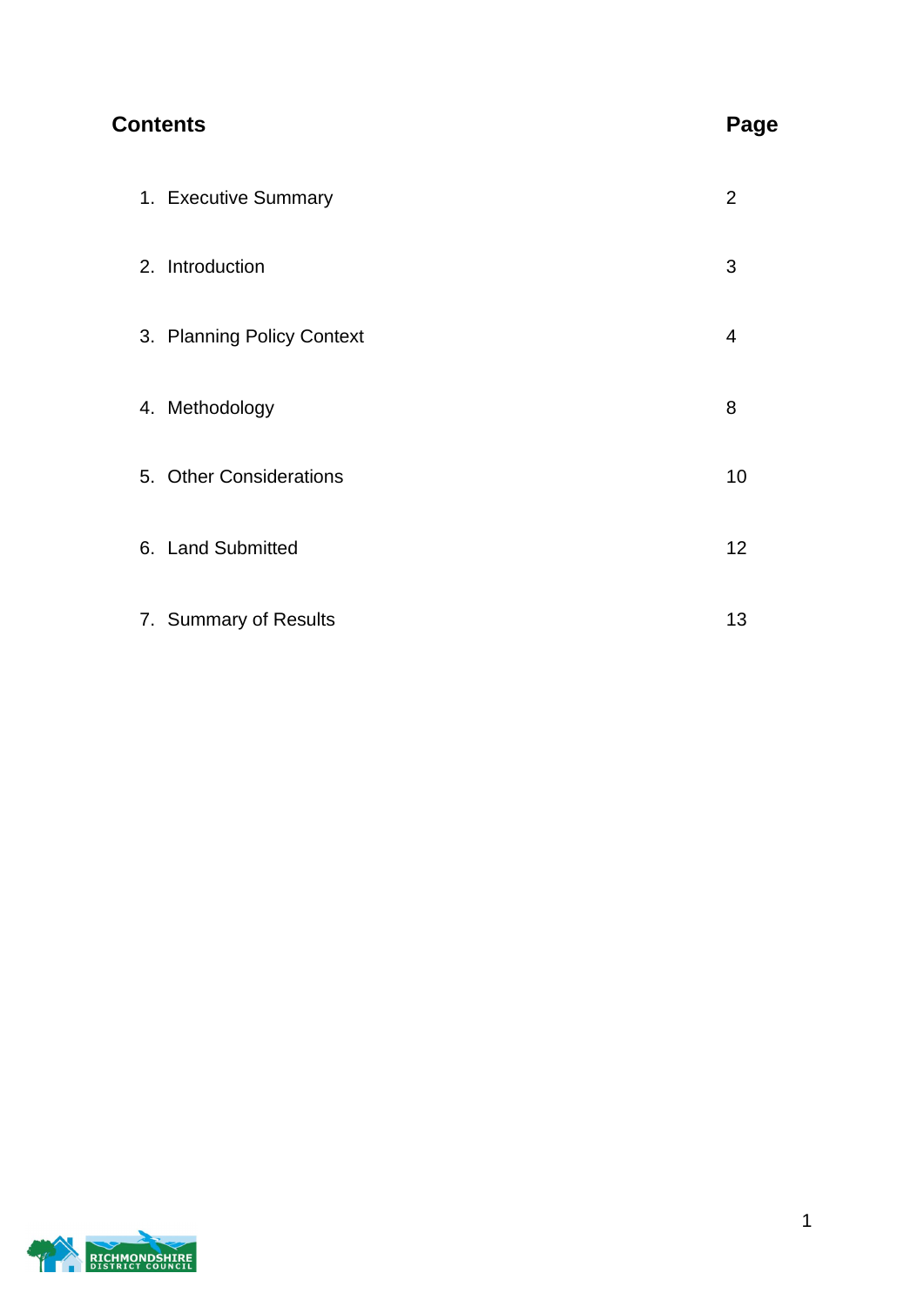# **1.0 Executive Summary**

- 1.1 Local Green Space Designation enables communities to identify land of local significance and provides this land with special protection against development.
- 1.2 The National Planning Policy Framework (NPPF) (February 2019) sets out the criteria in which land submitted needs to meet, with the National Planning Policy Guidance (NPPG) providing further more detailed advice on specific considerations raised with different sites.
- 1.3 The consultation period for submitting land for designation was from the  $30<sup>th</sup>$ of May to the 26<sup>th</sup> of July 2019 and then further extended until the 9<sup>th</sup> of August 2019.
- 1.4 A total of 121 areas of land were submitted as part of the process and 77 have met the criteria to be designated as Local Green Space.
- 1.5 This document will form part of the evidence base in the ongoing Local Plan Review.
- 1.6 This initial 'Recommendations Report' has been produced for the Preferred Options Consultation with the intention that if you wish to submit further sites this can be done through this consultation period (scheduled Spring 2020).

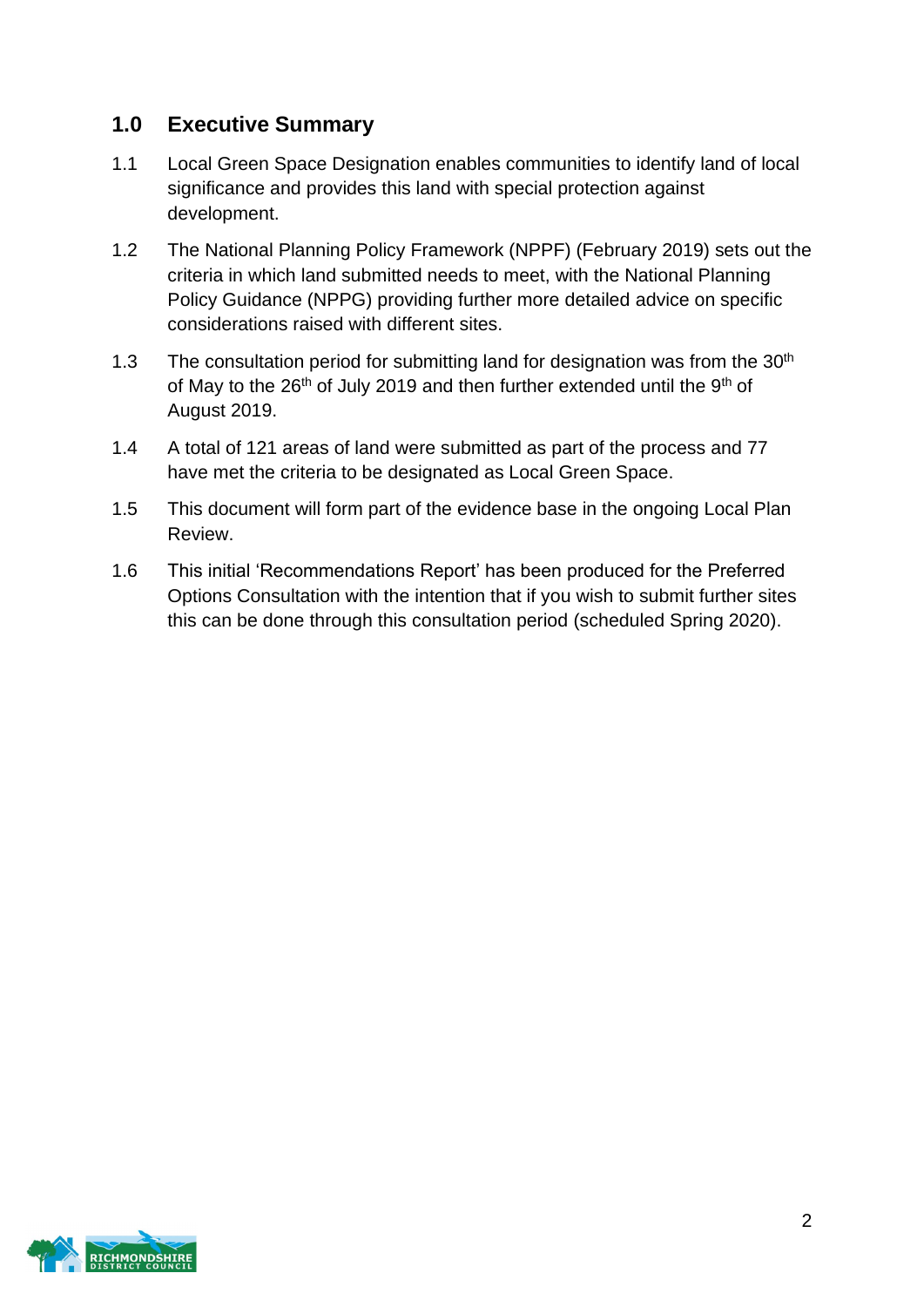# **2.0 Introduction**

- 2.1 The National Planning Policy Framework (NPPF) (February 2019) allows for local communities to identify green areas of particular local significance for designation as a 'Local Green Space'. The designation gives the land greater protection in terms of only allowing new development in 'very special circumstances'.
- 2.2 A consultation was held in order to receive submissions from the communities, with the successful nominations meeting the requirements for designation as set out within the NPPF and NPPG.

#### *Structure of Report*

- 2.3 The methodology outlining the assessment process for determining whether nominated land meet the Local Green Space criteria can be found in Section 3 of this report.
- 2.4 Section 4 outlines the criteria used in order to assess the submitted land.
- 2.5 Maps showing the location and reference numbers for each submission are shown in Appendix 2.
- 2.6 Finally, a summary table of the submissions can be found in Section 6 of this report. The table sets out which land has been successful and unsuccessful in being designated and the reason for the decision.

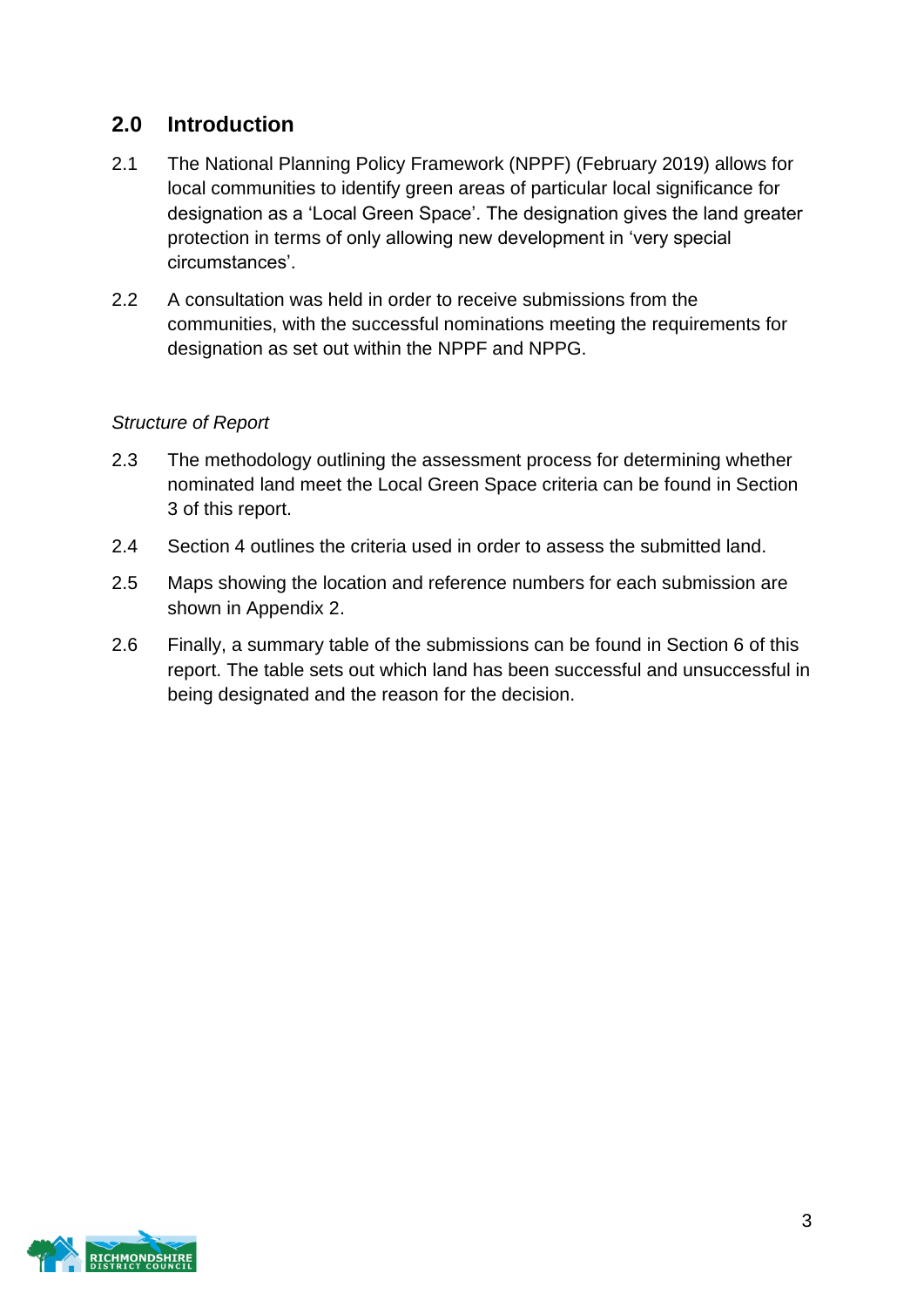# **3.0 Planning Policy Context**

### *3.1 National Planning Policy Framework (NPPF) (February 2019)*

The NPPF (Feb 2019) states that "*The designation of land as Local Green Space through local and neighbourhood plans allows communities to identify and protect green areas of particular importance to them. Designating land as Local Green Space should be consistent with the local planning of sustainable development and complement investment in sufficient homes, jobs and other essential services. Local Green Spaces should only be designated when a plan is prepared or updated, and be capable of enduring beyond the end of the plan period" (Paragraph 99).*

The designation of local green space should only be used where the space meets the following criteria:-

- it is in reasonably close proximity to the community it serves;
- it is demonstrably special to a local community and holds a particular local significance, for example because of its beauty, historic significance, recreational value (including as a playing field), tranquillity or richness of its wildlife; and,
- it is local in character and is not an extensive tract of land.

#### *3.2 National Planning Policy Guidance (NPPG) (*Revision date: 06 03 2014)

#### ➢ *What is Local Green Space designation?*

Local Green Space designation is a way to provide special protection against development for green areas of particular importance to local communities.

Paragraph: 005 Reference ID: 37-005-20140306

# ➢ *How is land designated as Local Green Space?*

Local Green Space designation is for use in Local Plans or Neighbourhood Plans. These plans can identify on a map ('designate') green areas for special protection. Anyone who wants an area to be designated as Local Green Space should contact the local planning authority about the contents of its local plan or get involved in neighbourhood planning.

Paragraph: 006 Reference ID: 37-006-20140306

#### ➢ *How does Local Green Space designation relate to development?*

Designating any Local Green Space will need to be consistent with local planning for sustainable development in the area. In particular, plans must identify sufficient land

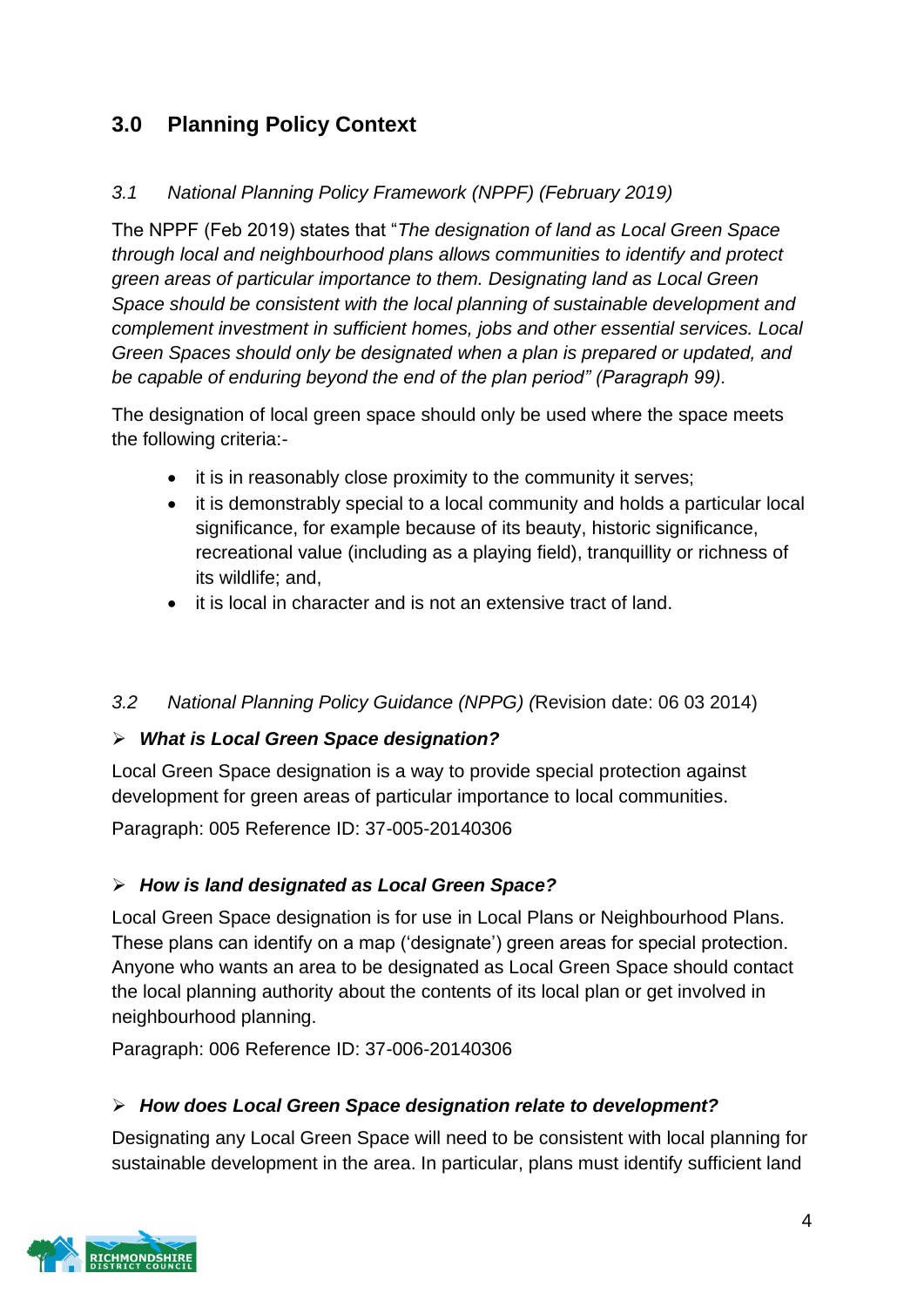in suitable locations to meet identified development needs and the Local Green Space designation should not be used in a way that undermines this aim of plan making.

Paragraph: 007 Reference ID: 37-007-20140306

# ➢ *What if land has planning permission for development?*

Local Green Space designation will rarely be appropriate where the land has planning permission for development. Exceptions could be where the development would be compatible with the reasons for designation or where planning permission is no longer capable of being implemented.

Paragraph: 008 Reference ID: 37-008-20140306

# ➢ *Can all communities benefit from Local Green Space?*

Local Green Spaces may be designated where those spaces are demonstrably special to the local community, whether in a village or in a neighbourhood in a town or city.

Paragraph: 009 Reference ID: 37-009-20140306

# ➢ *What if land is already protected by designations such as National Park, Area of Outstanding Natural Beauty, Site of Special Scientific Interest, Scheduled Monument or conservation area?*

Different types of designations are intended to achieve different purposes. If land is already protected by designation, then consideration should be given to whether any additional local benefit would be gained by designation as Local Green Space.

Paragraph: 011 Reference ID: 37-011-20140306

# ➢ *What types of green area can be identified as Local Green Space?*

The green area will need to meet the criteria set out in paragraph 100 of the National Planning Policy Framework. Whether to designate land is a matter for local discretion. For example, green areas could include land where sports pavilions, boating lakes or structures such as war memorials are located, allotments, or urban spaces that provide a tranquil oasis.

Paragraph: 013 Reference ID: 37-013-20140306

# ➢ *How close does a Local Green Space need to be to the community it serves?*

The proximity of a Local Green Space to the community it serves will depend on local circumstances, including why the green area is seen as special, but it must be

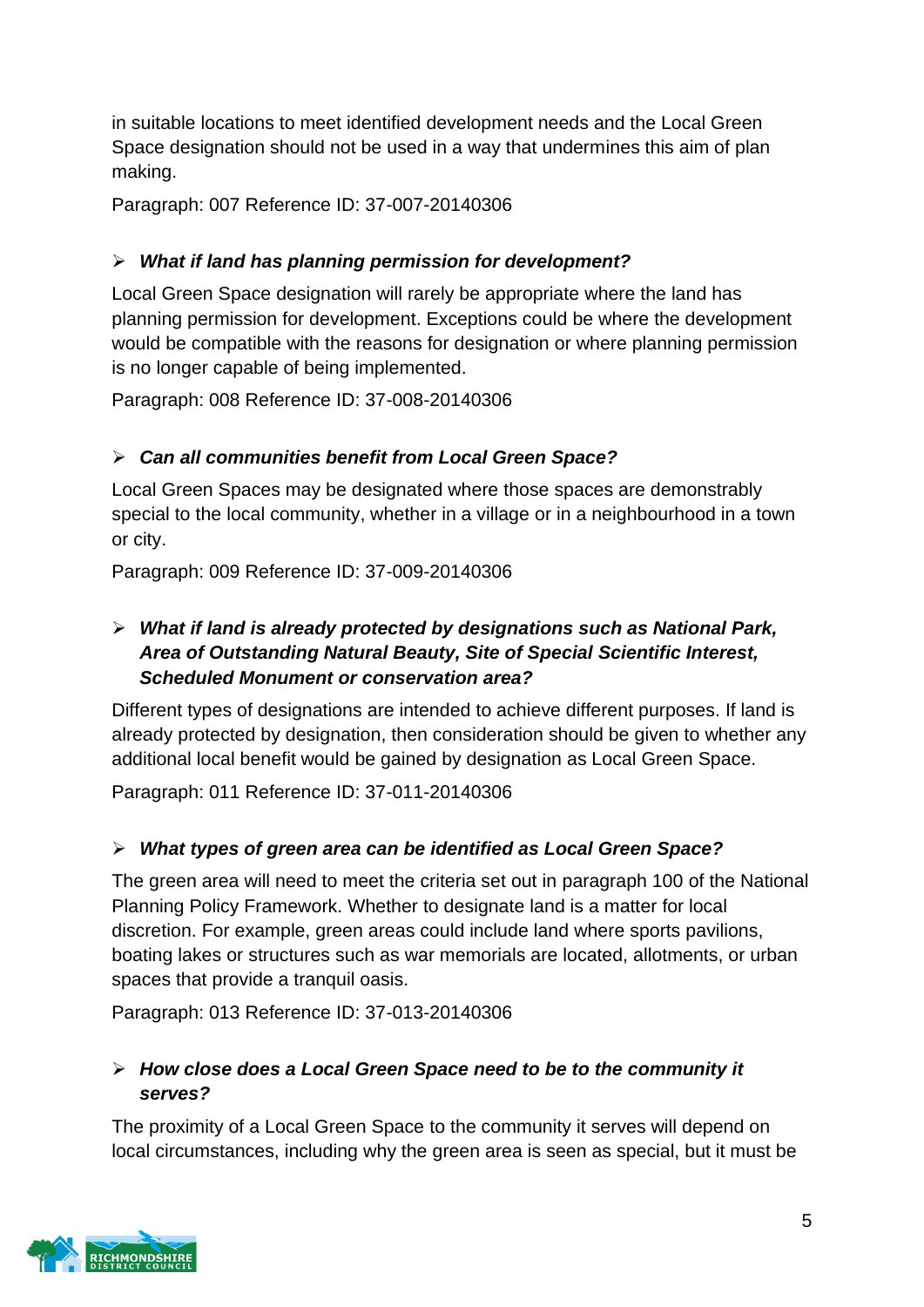reasonably close. For example, if public access is a key factor, then the site would normally be within easy walking distance of the community served.

Paragraph: 014 Reference ID: 37-014-20140306

# ➢ *How big can a Local Green Space be?*

There are no hard and fast rules about how big a Local Green Space can be because places are different and a degree of judgment will inevitably be needed. However, paragraph 100 of the National Planning Policy Framework is clear that Local Green Space designation should only be used where the green area concerned is not an extensive tract of land. Consequently blanket designation of open countryside adjacent to settlements will not be appropriate. In particular, designation should not be proposed as a 'back door' way to try to achieve what would amount to a new area of Green Belt by another name.

Paragraph: 015 Reference ID: 37-015-20140306

# ➢ *Is there a minimum area?*

Provided land can meet the criteria at paragraph 100 of the National Planning Policy Framework there is no lower size limit for a Local Green Space.

Paragraph: 016 Reference ID: 37-016-20140306

# ➢ *What about public access?*

Some areas that may be considered for designation as Local Green Space may already have largely unrestricted public access, though even in places like parks there may be some restrictions. However, other land could be considered for designation even if there is no public access (e.g. green areas which are valued because of their wildlife, historic significance and/or beauty).

Designation does not in itself confer any rights of public access over what exists at present. Any additional access would be a matter for separate negotiation with land owners, whose legal rights must be respected.

# ➢ *What about public rights of way?*

Areas that may be considered for designation as Local Green Space may be crossed by public rights of way. There is no need to designate linear corridors as Local Green Space simply to protect rights of way, which are already protected under other legislation.

Paragraph: 018 Reference ID: 37-018-20140306

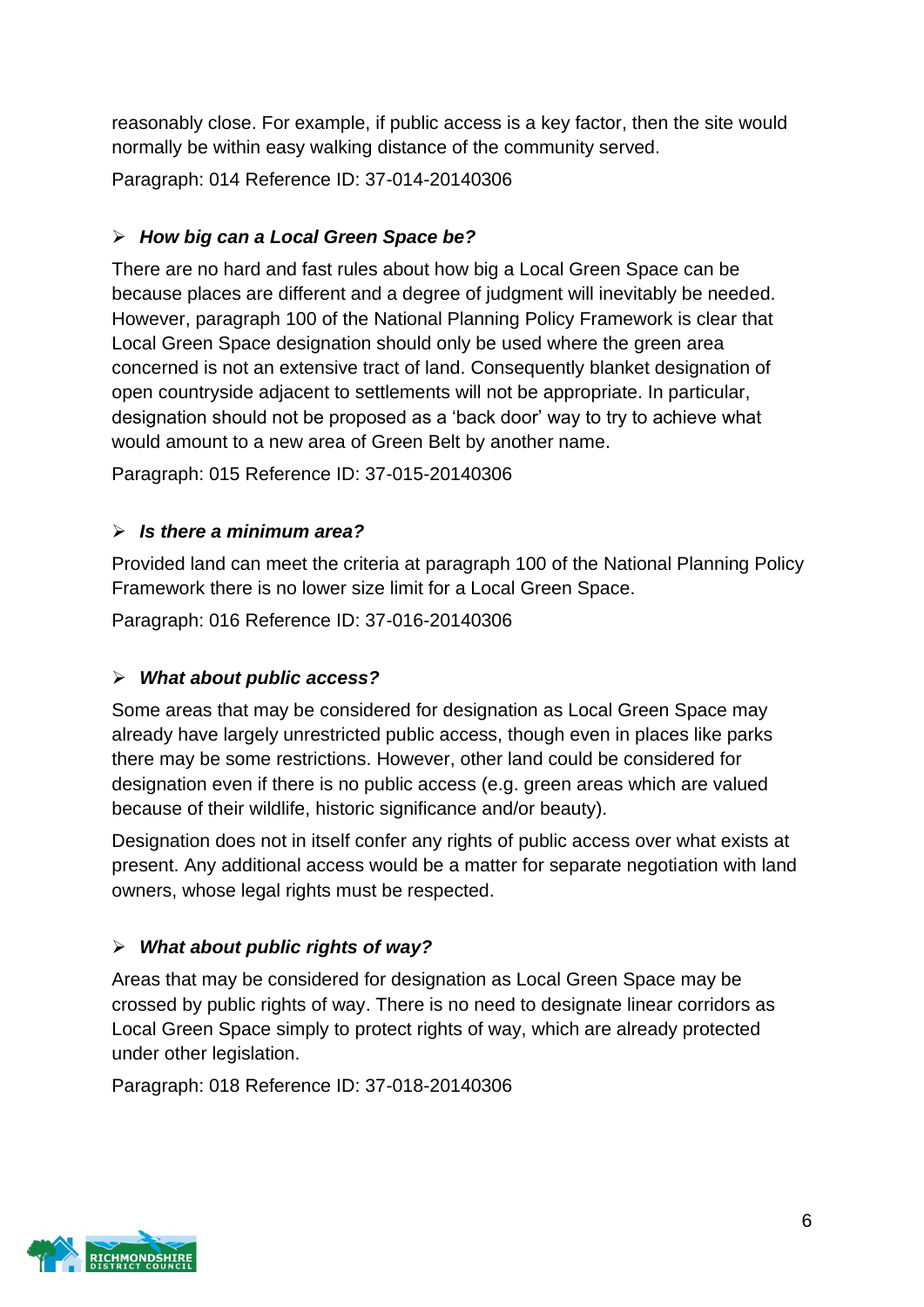# ➢ *Does land need to be in public ownership?*

A Local Green Space does not need to be in public ownership. However, the local planning authority (in the case of local plan making) or the qualifying body (in the case of neighbourhood plan making) should contact landowners at an early stage about proposals to designate any part of their land as Local Green Space. Landowners will have opportunities to make representations in respect of proposals in a draft plan.

Paragraph: 019 Reference ID: 37-019-20140306

#### ➢ *Would designation place any restrictions or obligations on landowners?*

Designating a green area as Local Green Space would give it protection consistent with that in respect of Green Belt, but otherwise there are no new restrictions or obligations on landowners.

Paragraph: 020 Reference ID: 37-020-20140306

#### ➢ *Who will manage Local Green Space?*

Management of land designated as Local Green Space will remain the responsibility of its owner. If the features that make a green area special and locally significant are to be conserved, how it will be managed in the future is likely to be an important consideration. Local communities can consider how, with the landowner's agreement, they might be able to get involved, perhaps in partnership with interested organisations that can provide advice or resources.

Paragraph: 021 Reference ID: 37-021-20140306

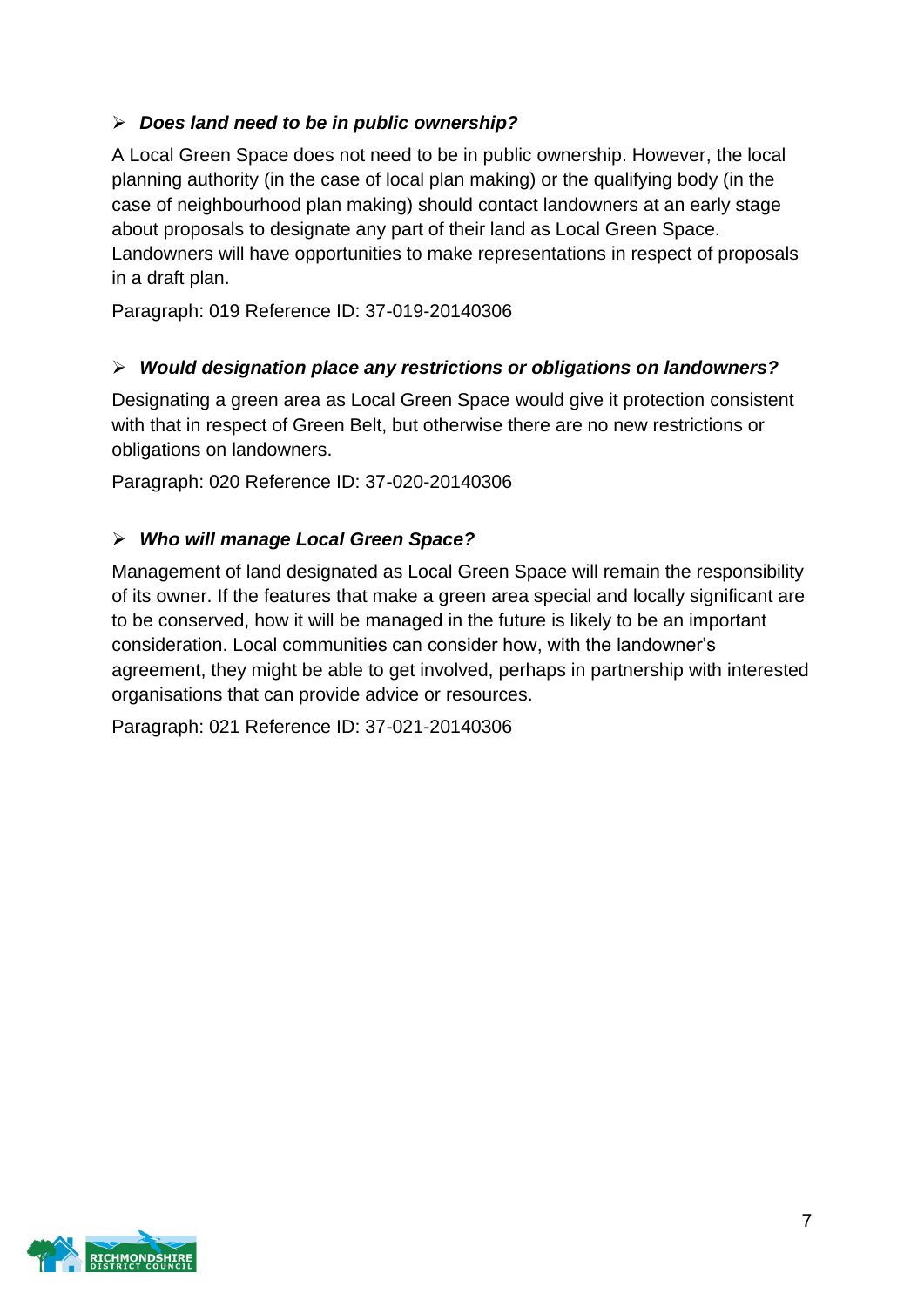# **4.0 Methodology**

#### *The Assessment Process*

- 4.1 Nominated sites were put forward for consideration by the communities within the district. The consultation period for submitting land for designation was held from the  $30<sup>th</sup>$  of May to the  $26<sup>th</sup>$  of July 2019, with the deadline further extended until the 9<sup>th</sup> of August 2019. A total of 121 areas of land were submitted.
- 4.2 Appendix 1 contains the following information used to promote the consultation event: - press release, promotional poster, guidance note, assessment form, online survey.
- 4.3 The proposed designation of all sites put forward for Local Green Space Designation have been 'tested' against the criteria as set out within the NPPF and NPPG.
- 4.4 This document has been produced specifically for the Preferred Options consultation with the intention that if a community wishes to submit further land for consideration this can be done through this consultation process.

#### *Criteria for Local Green Space Designation*

- 4.5 Each of the sites nominated by the community were assessed in line with the guidance as outlined within the NPPF and NPPG.
- 4.6 All sites put forward for Local Green Space Designation must meet **all** the following criteria:
	- Be demonstrably special to the local community;
	- Be within a reasonably close proximity to the community it serves;
	- Be local in character:
	- Not be an extensive tract of land; and,
	- Not be an area with extant planning permission within which the land submitted could not be accommodated.
- 4.7 All sites put forward should hold particular local significance for **at least one** of the following reasons:
	- Beauty;
	- Historic Significance:
	- Recreational Value;
	- Tranquillity;
	- Richness of Wildlife;
	- Other.

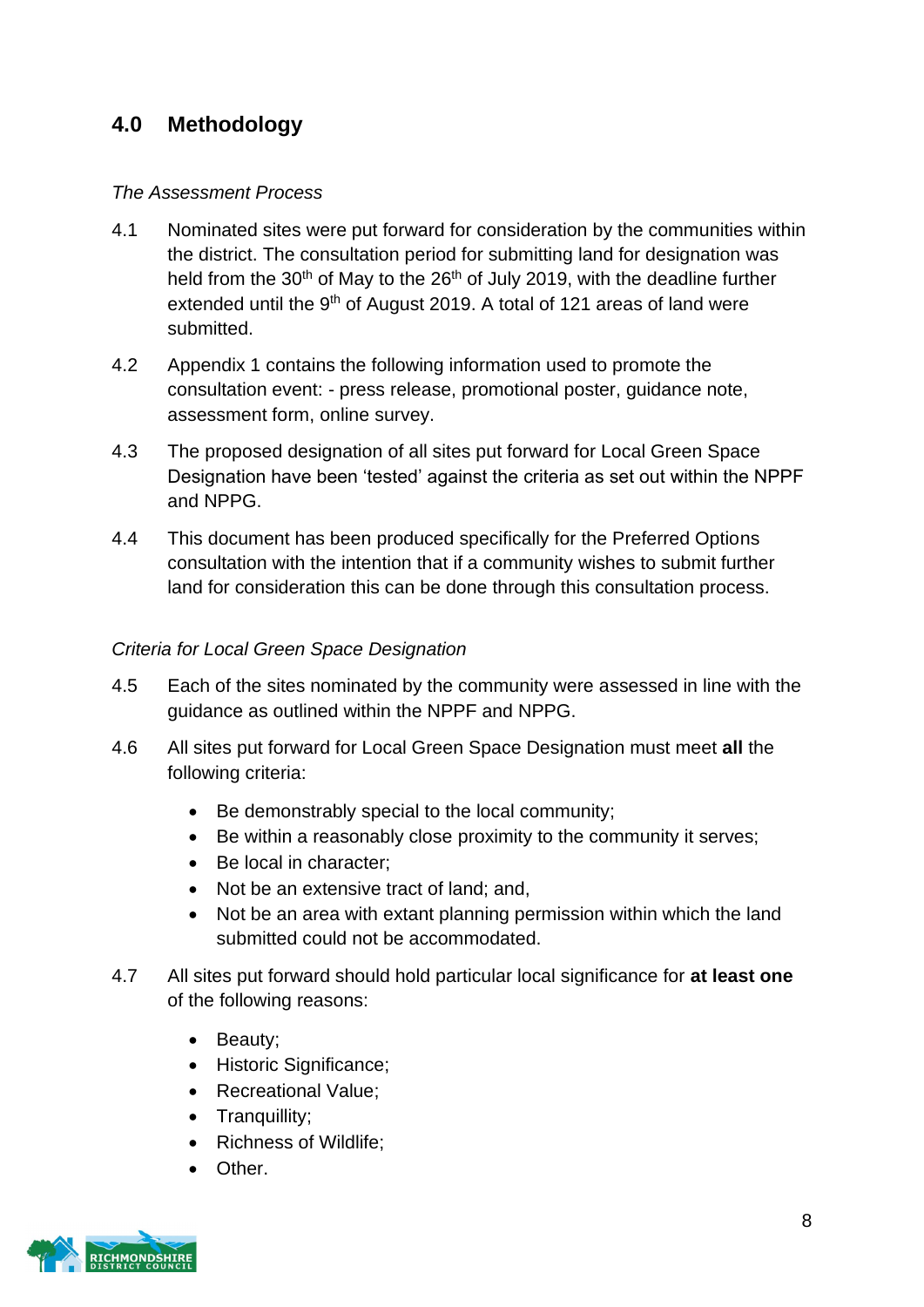- 4.8 Furthermore, designating land as Local Green Space should:
	- Be consistent with national and local planning policy, in particular reference to achieving sustainable development; and,
	- Complement investment in sufficient homes, jobs and other essential services.
- 4.9 As sites have all been submitted by the local community they are considered by this assessment to be 'demonstrably special to the local community' unless noted in the assessment. Therefore sites' nominated have been considered equally on their own merits.
- 4.10 The assessment considers that for a site to be 'within a reasonably close proximity to the community it serves' it should ideally be within walking distance (5 minutes of 300m) or be within 2km (except in exceptional circumstances where a site can be clearly and demonstrably special to the local community).
- 4.11 In the consideration of whether a site is 'extensive' or not the following methodology has been followed:
	- If the site is above 20ha is it considered 'extensive',
	- If the site is below 20ha it will depend on the site in proportion to the scale of surrounding landscape units (e.g. neighbouring field sizes).

The 20 hectare guidance has been taken from the 'Accessible Natural Greenspace standards' (Natural England, 2008) for a site within a 'local' distance from a community (2km).

- 4.12 All the sites have been considered in their entirety. If only part of a site was considered to meet the requirements of local green space designation only this part would be designated – this is clearly annotated with a '**Y\* partial'** within the recommendations column of the Summary of Results (Section 6).
- 4.13 The following section explains other considerations which have been taken into account when assessing each individual site. These include:
	- Any other designations which already protect the site; and,
	- Where the designation of the land would conflict with its 'use'.

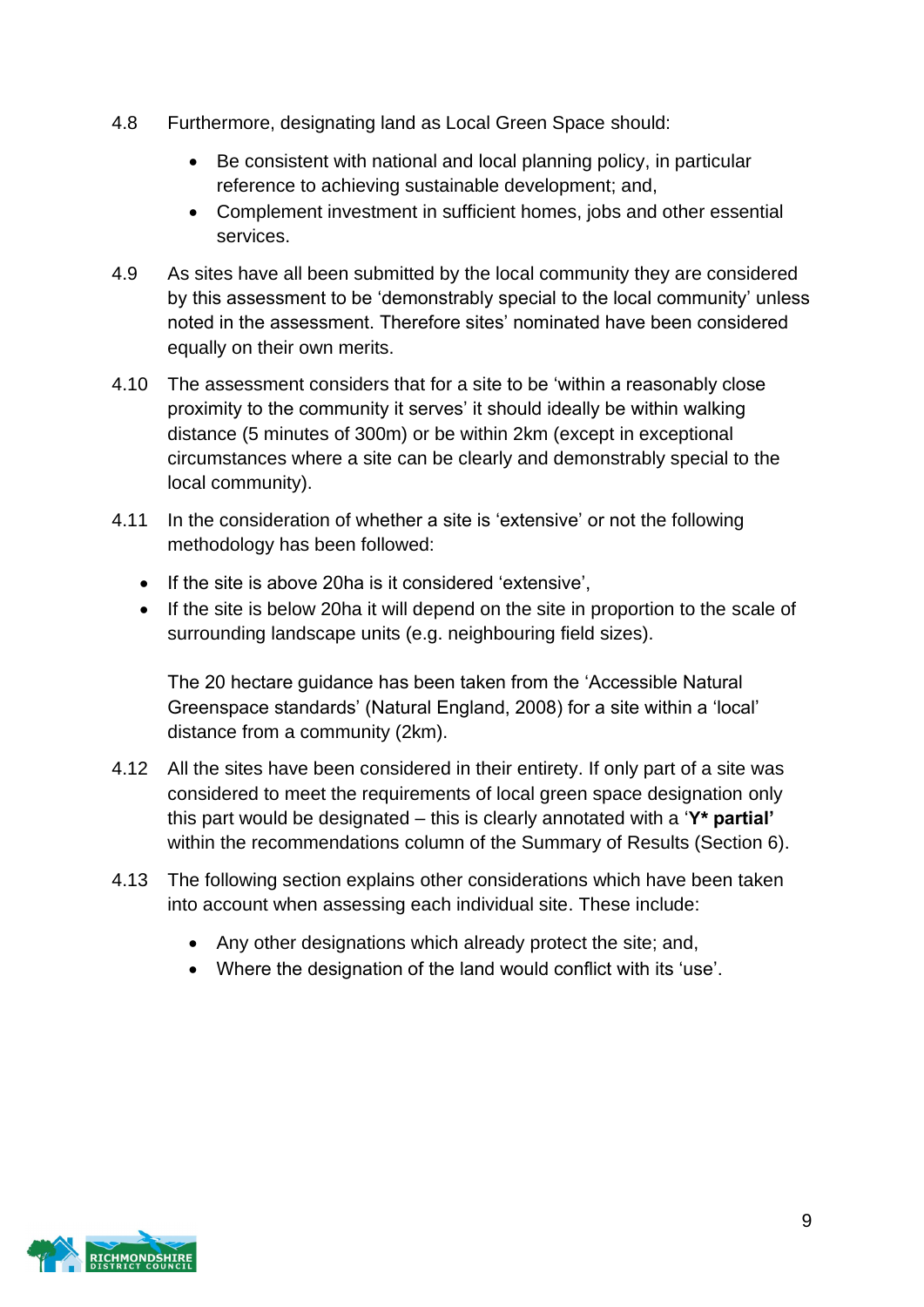# **5.0 Other Considerations**

### *Educational Sites*

5.1 School and playing fields and grounds would not be considered suitable for designation. The reason for this is because the NPPF states that the land should be capable of enduring beyond the end of the plan period. In order to address any potential future needs in terms of education (e.g. additional school places) there may be the requirement for the reconfiguration of the existing arrangement of the school buildings and playing fields. The NPPF (2018) states that local planning authorities should 'give great weight to the need to create, expand or alter schools' (paragraph 94) and so therefore have not been designated.

### *Highway Land/Roadside Verges*

5.2 Highway land/roadside verges would not be considered suitable for designation. Again, like educational sites, the NPPF states that the land should be capable of enduring beyond the end of the plan period. Land adjoining an existing highway has 'permitted development' rights which mean the land could be altered (e.g. the width of the road widened, the addition of a new footpath or cycle lane, etc.) which would then be contrary to a local green space designation but not require planning permission to be granted. Therefore highway land and roadside verges have not been designated.

#### *Sites of Importance for Nature Conservation (SINC)*

5.3 Land submitted which is covered by SINCs have not been considered suitable for designation. SINCs are a local designation which have been identified for their importance of nature conservation. Through the Local Plan Review it is intended that SINCs will be clearly identified through emerging policy. Therefore the protection afforded to land designated as a SINC protects the site and outweighs the requirement for further designation as a Local Green Space.

#### *Listed Buildings*

5.4 Land submitted which contains a listed building or is the curtilage of a listed building would not always be considered suitable for designation. The Planning (Listed Buildings and Conservation Areas) Act 1990 requires that the local planning authorities have special regard to the desirability of preserving

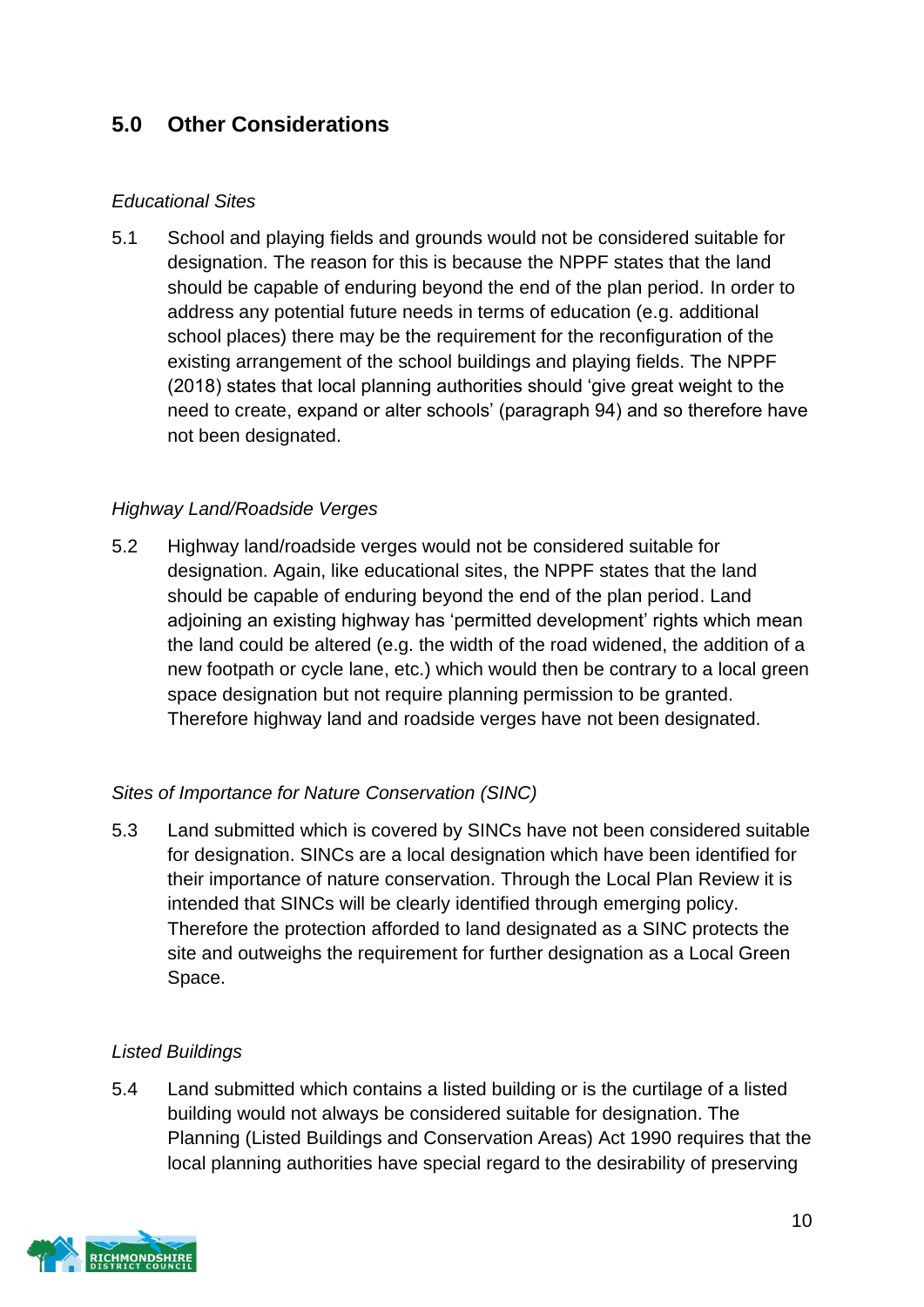the building or its setting or any features of special architectural interest in which it possesses. Through the Local Plan Review it is intended that listed buildings, in particular heritage assets, will be clearly identified through emerging policy. Works to a listed building and/or the curtilage of the listed building would require listed building consent. Therefore the protection afforded to listed buildings and its curtilage protects the site and outweighs the requirement for further designation as a Local Green Space.

# *Public Rights of Way (PROWs)*

5.5 PROWs would not be considered suitable for designation. Similar to Highway land/Roadside verges, the NPPF states that the land should be capable of enduring beyond the end of the plan period. PROWs are covered by a number of different legislations (e.g. the Highways Act 1980, the Town and Country Planning Act 1990, etc.) which lend some protection in terms of access and maintenance. PROWs can be diverted under the Town & Country Planning Act 1990 if they affect development, however permission would need to be sought by either the district or county council (depending on the scale of development). Other works to a PROW (e.g. resurfacing, etc.) would also require planning consent and authorisation from the county council. Therefore PROWs have not been designated.

#### *Registered Parks and Gardens*

5.6 Registered Parks and Gardens would not be considered suitable for designation. The Historic Buildings and Ancient Monuments Act 1953 authorises Historic England to compile a register (first established in 1983) of 'gardens and other land' which appear to be of special historic interest. Sites are graded in a similar way to listed buildings (grades II, II\* and I) and great weight will be given to their conservation (NPPF 2018 – Section 16). Therefore the protection afforded to registered parks and gardens protects the land and outweighs the requirement for further designation as a Local Green Space.

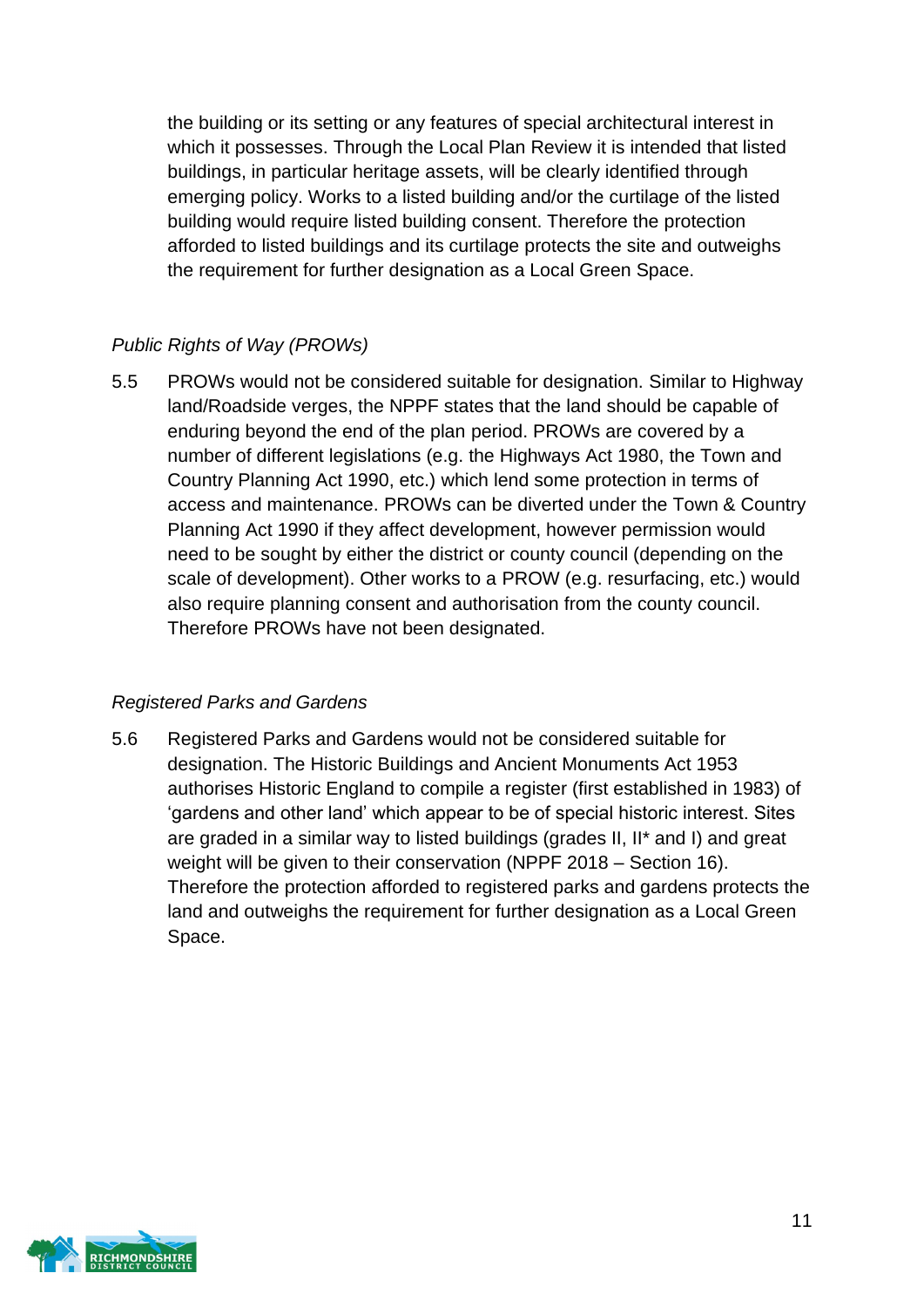# **6.0 Land Submitted**

- 6.1 Appendix 2 contains the mapping information on each site submitted as part of the consultation process.
- 6.2 Where there looks to be a number missing this is because the site has been submitted more than once. This is clearly annotated in Section 7 ('Site Address'.

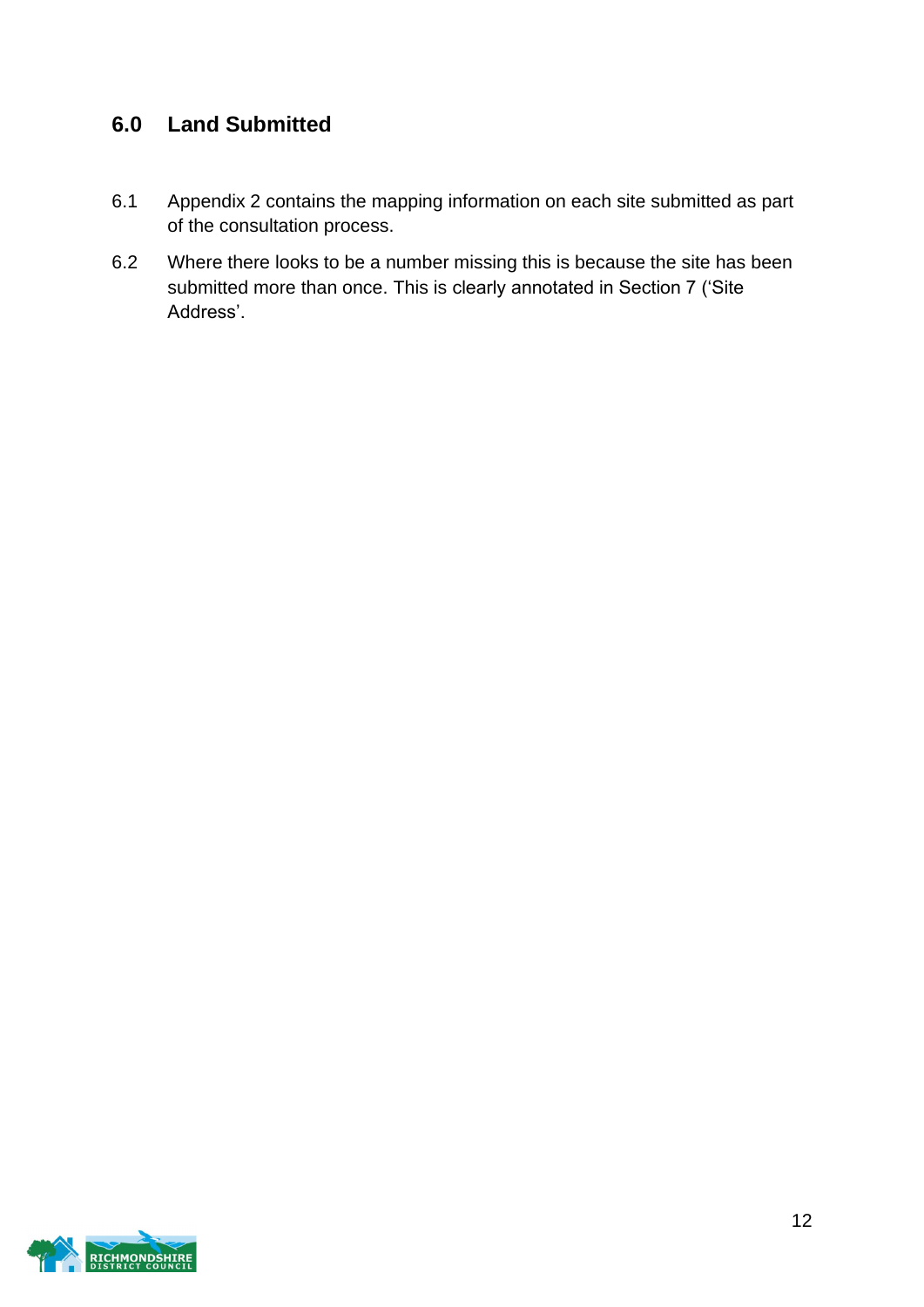# **7.0 Summary of Results**

| <b>Site</b><br>Reference | <b>Site address</b>                                                                                                                    | <b>Settlement</b>        | Recommendation | <b>Reason for</b><br>Recommendation                                      |
|--------------------------|----------------------------------------------------------------------------------------------------------------------------------------|--------------------------|----------------|--------------------------------------------------------------------------|
| 1014                     | Land adjacent to the River<br>Swale in Brompton on Swale<br>(Same Site outline as 1030)                                                | Brompton on<br>Swale     | $\mathsf{N}$   | <b>Extensive Tract of Land.</b><br>Not locally significant.              |
| 1027                     | Green space in the centre of<br><b>Brompton Park</b>                                                                                   | Brompton on<br>Swale     | Y              | <b>Recreational &amp; Tranquillity</b><br>Value                          |
| 1028                     | Brompton Court central green<br>space opposite no 59 to 61<br>Brompton Court also land<br>between 47 Brompton Court<br>and Bridge Road | Brompton on<br>Swale     | Y              | <b>Recreational &amp; Tranquillity</b><br>Value                          |
| 1029                     | Fields to the NW of Brompton<br>on Swale                                                                                               | Brompton on<br>Swale     | $\mathsf{N}$   | <b>Extensive Tract of Land.</b><br>Not locally significant.              |
| 1030                     | Land adjacent to the River<br>Swale in Brompton on Swale<br>(Same Site outline as 1014)                                                | Brompton on<br>Swale     | N              | <b>Extensive Tract of Land.</b><br>Not locally significant.              |
| 1031                     | <b>Community Sports Field</b>                                                                                                          | Brompton on<br>Swale     | Y              | <b>Recreational Value</b>                                                |
| 1032                     | Recreational Ground East of<br>East of Augustus Gardens,<br>access from the end of<br>Stephenson Road                                  | Brompton on<br>Swale     | Y              | <b>Recreational Value</b>                                                |
| 1033                     | Riverside walk woodland East<br>and North of the River Swale                                                                           | Brompton on<br>Swale     | Y              | Richness of Wildlife,<br><b>Recreational &amp; Tranquillity</b><br>Value |
| 1115                     | Former railway track and land<br>to the west of A1M                                                                                    | Brompton on<br>Swale     | N              | Public Right of Way                                                      |
| 1006                     | Land to the rear of Petrol<br>Station & Lidl                                                                                           | <b>Brough St Giles</b>   | Y              | <b>Recreational Value</b>                                                |
| 1001                     | Land North West Of Manor<br>House, Low Green                                                                                           | Catterick Village        | ${\sf N}$      | Not locally significant.<br><b>Extant Permission.</b>                    |
| 1011                     | <b>Catterick Village Playing</b><br>Pitches                                                                                            | Catterick Village        | Y              | <b>Recreational Value</b>                                                |
| 1016                     | Arena View Play Park                                                                                                                   | <b>Catterick Village</b> | Y              | <b>Recreational Value</b>                                                |
| 1023                     | Woodland Area surrounding<br>The Chase and Marne Grange<br><b>Housing Developments (Same</b><br>as 1037)                               | Colburn                  | Y              | Richness of Wildlife,<br>Tranquillity and<br><b>Recreational Value</b>   |

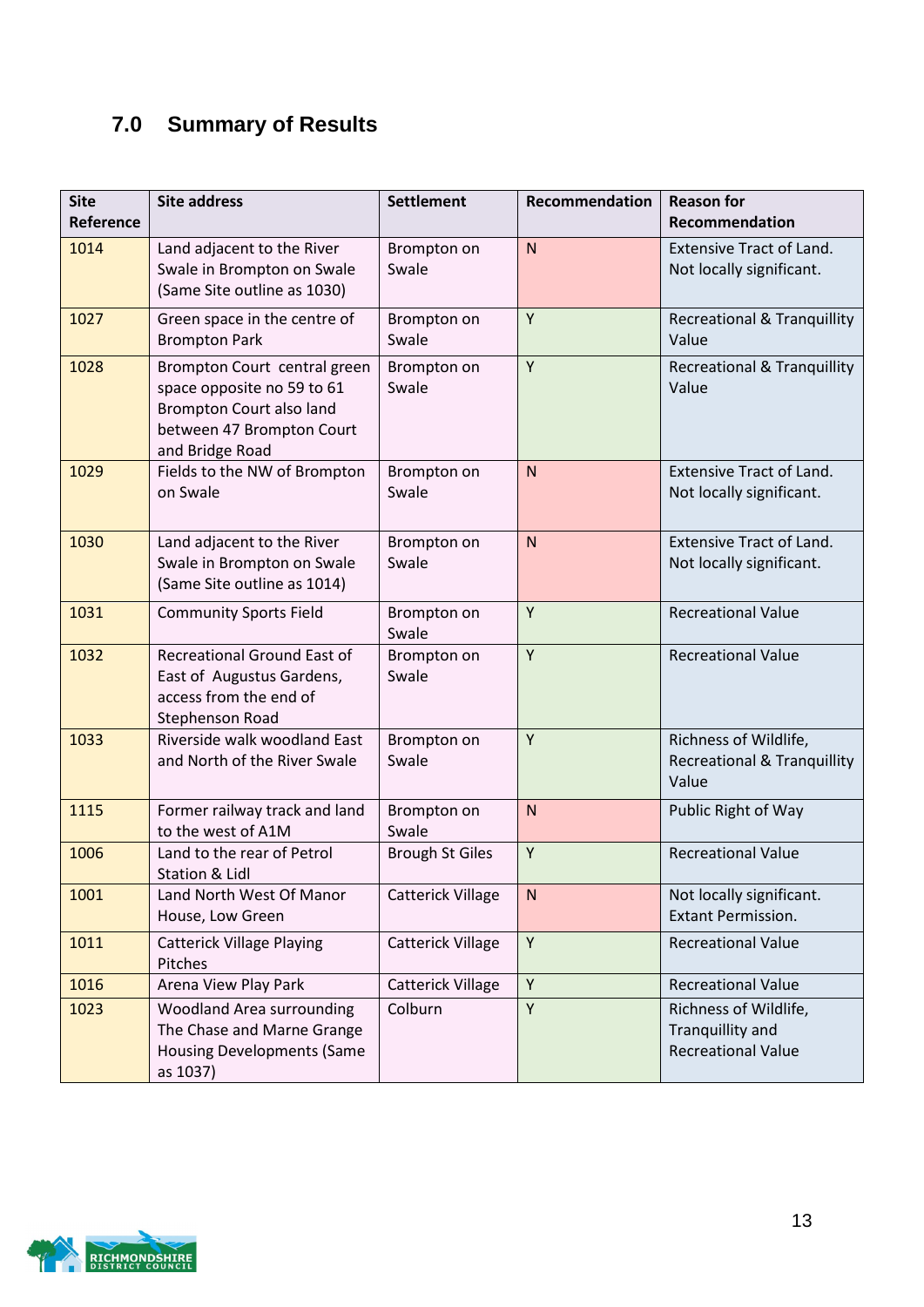| 1036 | Colburndale, The Old<br>Pipework Factory.                                                                | Colburn | Y* partial   | West part of site, play<br>areas and green spaces<br>within housing<br>development -<br><b>Recreational Value</b>    |
|------|----------------------------------------------------------------------------------------------------------|---------|--------------|----------------------------------------------------------------------------------------------------------------------|
| 1037 | Woodland Area surrounding<br>The Chase and Marne Grange<br><b>Housing Developments (Same</b><br>as 1023) | Colburn | Y            | Richness of Wildlife,<br>Tranquillity and<br><b>Recreational Value</b>                                               |
| 1038 | Piper Hill Open Grassed Area                                                                             | Colburn | Y* partial   | Land immediately<br>surrounding the<br>properties to the west and<br>the sports court -<br><b>Recreational Value</b> |
| 1039 | Grass Patch at junction of<br><b>Sutton Avenue and Forest</b><br><b>Drive</b>                            | Colburn | $\mathsf{N}$ | Highway verge                                                                                                        |
| 1040 | Grassed area to north of<br>Hamilton Thompson Court                                                      | Colburn | N            | Highway verge                                                                                                        |
| 1041 | Green space to the west and<br>north of Oak Tree Court and<br>east of Forest Drive                       | Colburn | $\mathsf{N}$ | Not locally significant.                                                                                             |
| 1042 | Green areas within Forest<br>Drive estate                                                                | Colburn | Y            | <b>Recreational Value</b>                                                                                            |
| 1043 | Grassed area at the junction<br>of Forest Drive and<br><b>Peppermint Drive</b>                           | Colburn | Y            | <b>Recreational Value</b>                                                                                            |
| 1044 | Green Area to the east of<br>Fourth Avenue and west of St<br><b>Cuthberts Close</b>                      | Colburn | $\mathsf{N}$ | Not locally significant                                                                                              |
| 1045 | Grass area at Colville Crescent                                                                          | Colburn | Y            | <b>Recreational Value</b>                                                                                            |
| 1046 | <b>Grass patches Constantine</b><br>Ave, to the rear of the Primary<br>School                            | Colburn | Y            | <b>Recreational Value</b>                                                                                            |
| 1047 | Old recreation grounds,<br>grassed area at Carlton Road<br>& Cleveland Road                              | Colburn | Y            | <b>Recreational Value</b>                                                                                            |
| 1048 | Old recreation grounds,<br>grassed area between<br>Castleton Road and Horne<br>Road                      | Colburn | Y            | <b>Beauty &amp; Recreational</b><br>Value                                                                            |
| 1049 | Old recreation grounds, land<br><b>NW of Somme Barracks</b>                                              | Colburn | Y            | <b>Recreational Value</b>                                                                                            |
| 1050 | Former recreation ground,<br>North of Catterick Road & East<br>of Beckfields Housing<br>Development      | Colburn | $\mathsf{N}$ | Not locally significant                                                                                              |
| 1051 | <b>Farmland North of Catterick</b><br>Road and East of Colburn<br>Lodge                                  | Colburn | $\mathsf{N}$ | Not locally significant                                                                                              |

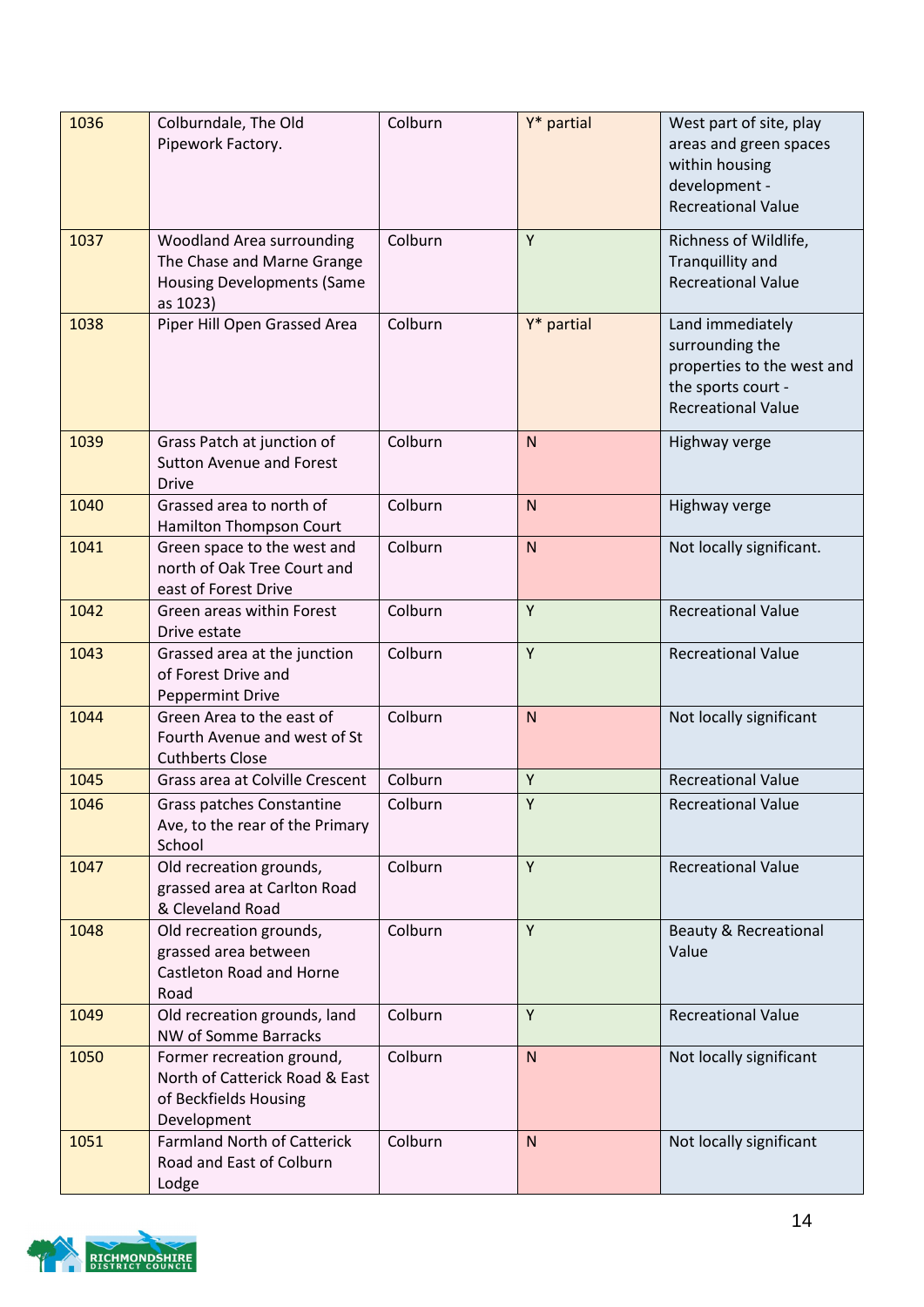| 1005 | Land to the South of Primary<br>School and North of Richmond<br>Road (same as 1012)                   | Croft-on-Tees         | Y            | <b>Historical &amp; Beauty Value</b>                        |
|------|-------------------------------------------------------------------------------------------------------|-----------------------|--------------|-------------------------------------------------------------|
| 1012 | Land to the South of Primary<br>School and North of Richmond<br>Road (same as 1005)                   | Croft-on-Tees         | Y            | <b>Historical &amp; Beauty Value</b>                        |
| 1026 | Land between 4 Fairview and<br><b>Viewdales Cottage</b>                                               | East Layton           | N            | Not locally significant.                                    |
| 1024 | Land West of South View Road                                                                          | Hunton                | N            | Not locally significant                                     |
| 1114 | Public footpaths to the North<br>and West of South View Road                                          | Hunton                | N            | Public Rights of Way                                        |
| 1116 | Playpark and recreation area<br>in the centre of the village,<br>South West of Hunton Village<br>Hall | Hunton                | Y            | <b>Beauty &amp; Recreational</b><br>Value                   |
| 1117 | Fields South of<br>Greenacres/Wyville Grove and<br>East of Chapel Garth                               | Hunton                | N            | Not Locally significant                                     |
| 1118 | Fields NW of Hunton                                                                                   | Hunton                | N            | <b>Extensive Tract of Land.</b><br>Not locally significant. |
| 1007 | St Matthews Churchyard,<br>Railway Street                                                             | Leyburn               | N            | Churchyard/Covered by<br>Listing                            |
| 1025 | Chapel Flatts field and Shawl<br>Fields                                                               | Leyburn               | Y* partial   | Shawl Fields - Recreational<br>Value                        |
| 1119 | Triangular green space open<br>space south west of 9 St<br>Alkelda's Road                             | Middleham             | Y            | <b>Recreational Value</b>                                   |
| 1120 | Grassed area at Park Lane                                                                             | Middleham             | Y            | <b>Recreational Value</b>                                   |
| 1121 | <b>School Bank</b>                                                                                    | Middleton Tyas        | Y            | Historical Significance &<br><b>Tranquility Value</b>       |
| 1122 | Field between Rose Hill and<br>Village Farm, Main Street                                              | Middleton Tyas        | N            | Not locally significant                                     |
| 1123 | Cow Park, Moulton Road                                                                                | Middleton Tyas        | N            | <b>Extensive Tract of Land</b>                              |
| 1124 | Land N of Village Farm                                                                                | Middleton Tyas        | $\mathsf{N}$ | <b>Extensive Tract of Land</b>                              |
| 1125 | Land S of Middleton Tyas Lane                                                                         | Middleton Tyas        | ${\sf N}$    | <b>Extensive Tract of Land</b>                              |
| 1126 | <b>Recreation Ground and Play</b><br>Area                                                             | <b>Middleton Tyas</b> | Υ            | <b>Recreational Value</b>                                   |
| 1018 | Land West of High Lane, East<br>of the Pumping Station                                                | Newsham               | $\mathsf{N}$ | Not locally significant                                     |
| 1009 | Land adjacent to Ivy Crescent<br>and Station Road                                                     | Newton-le-<br>Willows | Υ            | <b>Recreational &amp; Tranquillity</b><br>Value             |
| 1052 | Playground, Centre of Preston<br><b>Under Scar</b>                                                    | Preston Under<br>Scar | Y            | <b>Recreational Value</b>                                   |
| 1053 | Condenser Wood, North of<br>Preston Mill Lane, and NW of<br><b>Tullis Cote Farm</b>                   | Preston Under<br>Scar | ${\sf N}$    | Not locally significant.<br>SINC designation                |
| 1054 | The Village Green, East of<br>Light Lane at junction in road                                          | Preston Under<br>Scar | Y            | <b>Recreational Value</b>                                   |

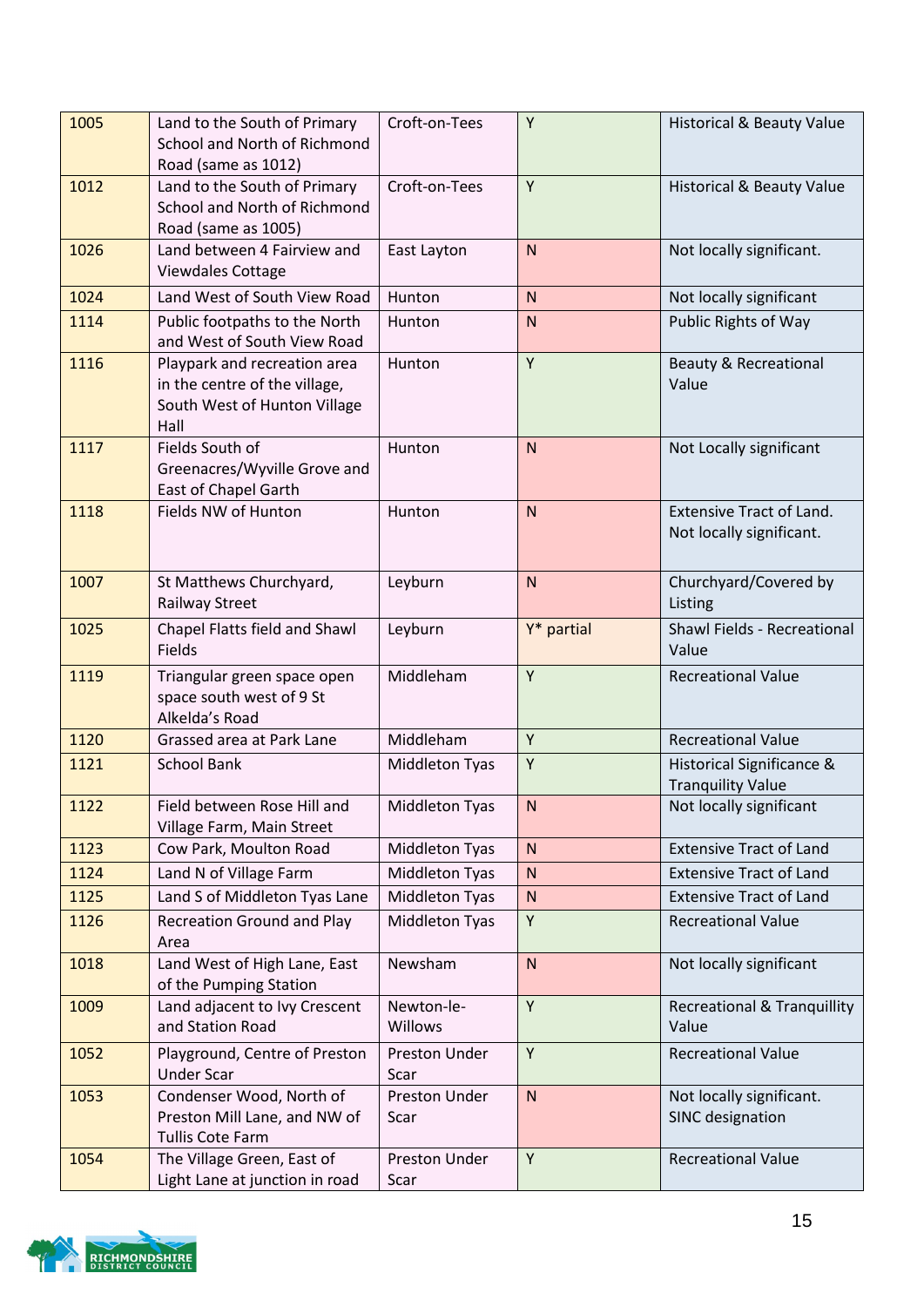| 1055 | Garth Hill Field, West of<br>Jubilee Cottage                                                                 | Preston Under<br>Scar | ${\sf N}$    | Not locally significant                                                                     |
|------|--------------------------------------------------------------------------------------------------------------|-----------------------|--------------|---------------------------------------------------------------------------------------------|
| 1056 | The grass verge along the east<br>side of Light Lane                                                         | Preston Under<br>Scar | $\mathsf{N}$ | Highway verge                                                                               |
| 1057 | Pavement, South of properties<br>starting at Punchbowl House<br>and ending at Neigarth                       | Preston Under<br>Scar | ${\sf N}$    | Not locally significant                                                                     |
| 1058 | Spring Wood, West of<br><b>Preston Under Scar</b>                                                            | Preston Under<br>Scar | Y            | Richness of Wildlife,<br>Historic, Recreational,<br><b>Beauty and Tranquillity</b><br>Value |
| 1059 | The Garth, South of Spring<br>Cottage                                                                        | Preston Under<br>Scar | Y            | <b>Recreational Value</b>                                                                   |
| 1060 | The Old Quarry, West of Moor<br>Lane and South of the 'tank<br>road'                                         | Preston Under<br>Scar | $\mathsf{N}$ | Not locally significant.<br>SINC designation                                                |
| 1061 | The Stanney, North of housing                                                                                | Preston Under<br>Scar | Y            | Richness of Wildlife,<br><b>Recreational &amp; Tranquillity</b><br>Value                    |
| 1062 | The Scar, NE of Preston Spring<br>Wood and SW of The Old<br>Quarry                                           | Preston Under<br>Scar | ${\sf N}$    | Not locally significant.<br>SINC designation                                                |
| 1022 | Village Green, Quoits Pitch                                                                                  | Redmire               | Y            | <b>Historic and Recreational</b><br>Value                                                   |
| 1002 | Fields behind and to the side<br>of Bolton Avenue, South of<br>Green Howards Road (same as<br>1020 and 1067) | Richmond              | N            | <b>Extensive Tract of Land.</b><br>Not locally significant.                                 |
| 1003 | The Green (same as 1080)                                                                                     | Richmond              | Y            | <b>Historical &amp; Tranquillity</b><br>Value                                               |
| 1008 | Land between Westfields and<br>Hurgill Road (same as 1010)                                                   | Richmond              | ${\sf N}$    | Not locally significant.                                                                    |
| 1010 | Land between Westfields and<br>Hurgill Road (same as 1008)                                                   | Richmond              | <sub>N</sub> | Not locally significant.                                                                    |
| 1015 | Clink Bank Woods, North of<br>the River Swale (same as 1021<br>and 1110)                                     | Richmond              | Y            | Richness of Wildlife and<br><b>Tranquillity Value</b>                                       |
| 1020 | Fields behind and to the side<br>of Bolton Avenue, South of<br>Green Howards Road (same as<br>1002 and 1067) | Richmond              | ${\sf N}$    | <b>Extensive Tract of Land.</b><br>Not locally significant.                                 |
| 1021 | Clink Bank Woods, North of<br>the River Swale (same as 1015<br>and 1110)                                     | Richmond              | Y            | Richness of Wildlife and<br><b>Tranquillity Value</b>                                       |
| 1063 | Burgage Pasture, The Old<br>Racecourse                                                                       | Richmond              | Y            | Historic significance,<br><b>Recreational &amp; Tranquillity</b><br>Value                   |
| 1064 | Natural Retreats/Aislabeck                                                                                   | Richmond              | N            | <b>Existing use</b>                                                                         |

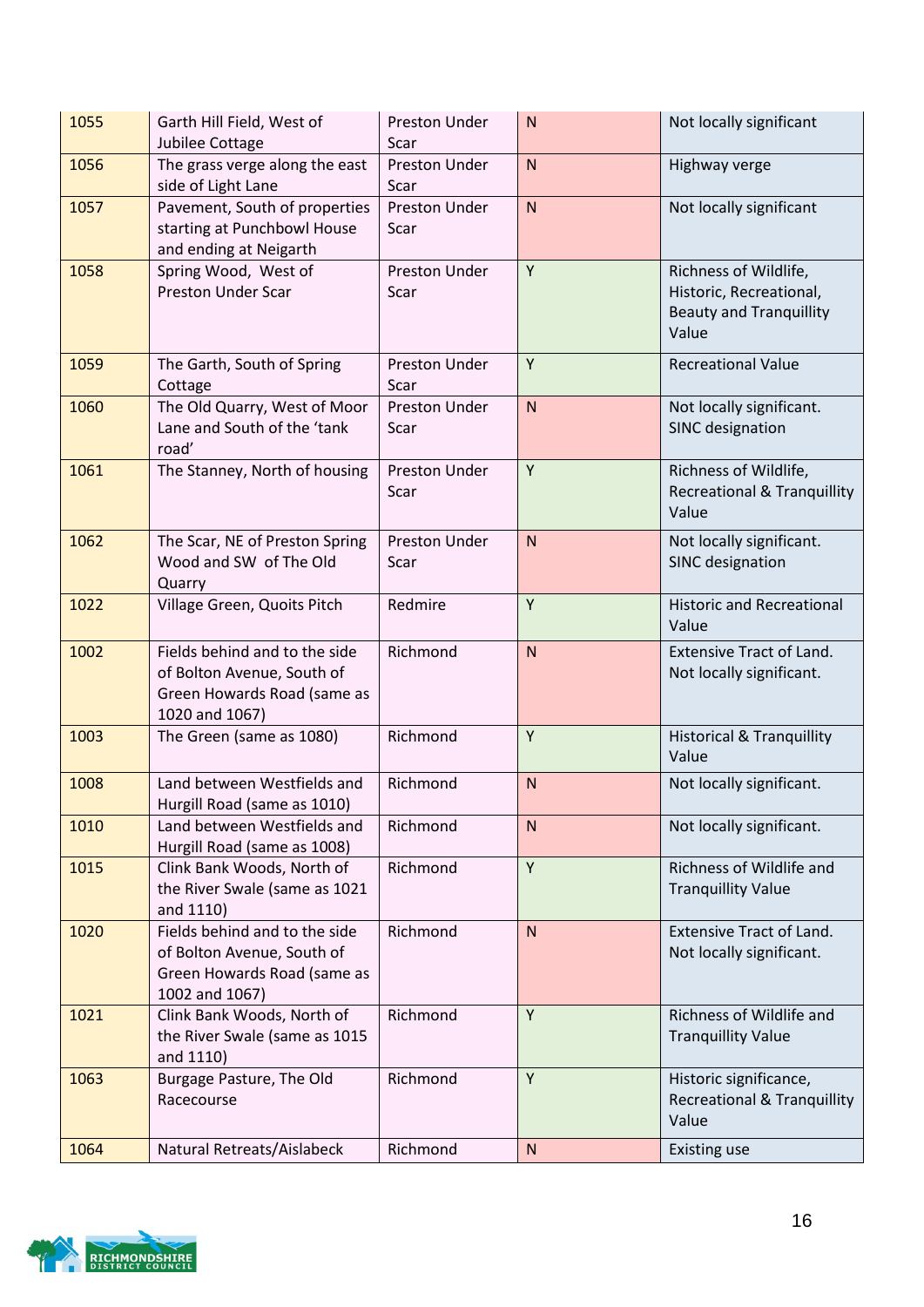| 1065 | Land West of Quarry Road,<br>South of Gallowfields<br><b>Industrial Estate</b>                               | Richmond | ${\sf N}$    | Not locally significant                                                                                                |
|------|--------------------------------------------------------------------------------------------------------------|----------|--------------|------------------------------------------------------------------------------------------------------------------------|
| 1066 | Woodland East of High Garth<br>and South of Green Howards<br>Road                                            | Richmond | Y            | <b>Richness of Wildlife</b>                                                                                            |
| 1067 | Fields behind and to the side<br>of Bolton Avenue, South of<br>Green Howards Road (same as<br>1002 and 1020) | Richmond | $\mathsf{N}$ | <b>Extensive Tract of Land.</b><br>Not locally significant.                                                            |
| 1068 | Field at top of Quarry Road on<br>Eastern side of Road, South of<br><b>Green Howards Road</b>                | Richmond | $\mathsf{N}$ | Not locally significant                                                                                                |
| 1069 | Allotment Gardens at<br>Westfields                                                                           | Richmond | Y            | <b>Recreational &amp; Tranquillity</b><br>Value                                                                        |
| 1070 | Westfields including Jack Kings<br>Wood and fields beyond<br>cemetery on Reeth Road                          | Richmond | $\mathsf{N}$ | <b>Extensive Tract of Land.</b>                                                                                        |
| 1071 | Allotment gardens at<br><b>Coronation Place</b>                                                              | Richmond | Y            | <b>Recreational &amp; Tranquillity</b><br>Value                                                                        |
| 1072 | <b>Cornonation Place Play Park</b>                                                                           | Richmond | Y            | <b>Recreational Value</b>                                                                                              |
| 1073 | Childrens play area and Green<br>Space, North of Reeth Road<br>and West of Covent Close                      | Richmond | Y            | <b>Recreational Value</b>                                                                                              |
| 1074 | Allotment Gardens at Reeth<br>Road                                                                           | Richmond | Y* partial   | Allotments*. Recreational<br>& Tranquillity Value                                                                      |
| 1075 | Round Howe Car Park and<br>associated leisure facilities                                                     | Richmond | $\mathsf{N}$ | <b>Existing use</b>                                                                                                    |
| 1076 | Land along the South of River<br>Swale, including Richmond FC<br><b>Football Ground</b>                      | Richmond | Y* partial   | Football ground to<br>include. Rest of site is<br>extensive tract of land.<br>Woodland covered by<br>SINC designation. |
| 1077 | Woodland area, NW of Prior<br>House, South of Bolton<br>Avenue                                               | Richmond | N            | Not locally significant                                                                                                |
| 1078 | Ronaldshay Park, Cricket Field<br>and Bowling Club                                                           | Richmond | Y            | <b>Recreational &amp; Tranquillity</b><br>Value                                                                        |
| 1079 | Friary Gardens and<br>surrounding area                                                                       | Richmond | Y            | Historic Significance,<br><b>Recreational &amp; Tranquillity</b><br>Value                                              |
| 1080 | The Green (same as 1003)                                                                                     | Richmond | Y            | <b>Historical &amp; Tranquillity</b><br>Value                                                                          |
| 1081 | Playpark, Riverside Road                                                                                     | Richmond | Y            | <b>Recreational Value</b>                                                                                              |
| 1082 | The Batts and Gas Holder<br>Gardens                                                                          | Richmond | Y            | <b>Recreational &amp; Tranquillity</b><br>Value                                                                        |

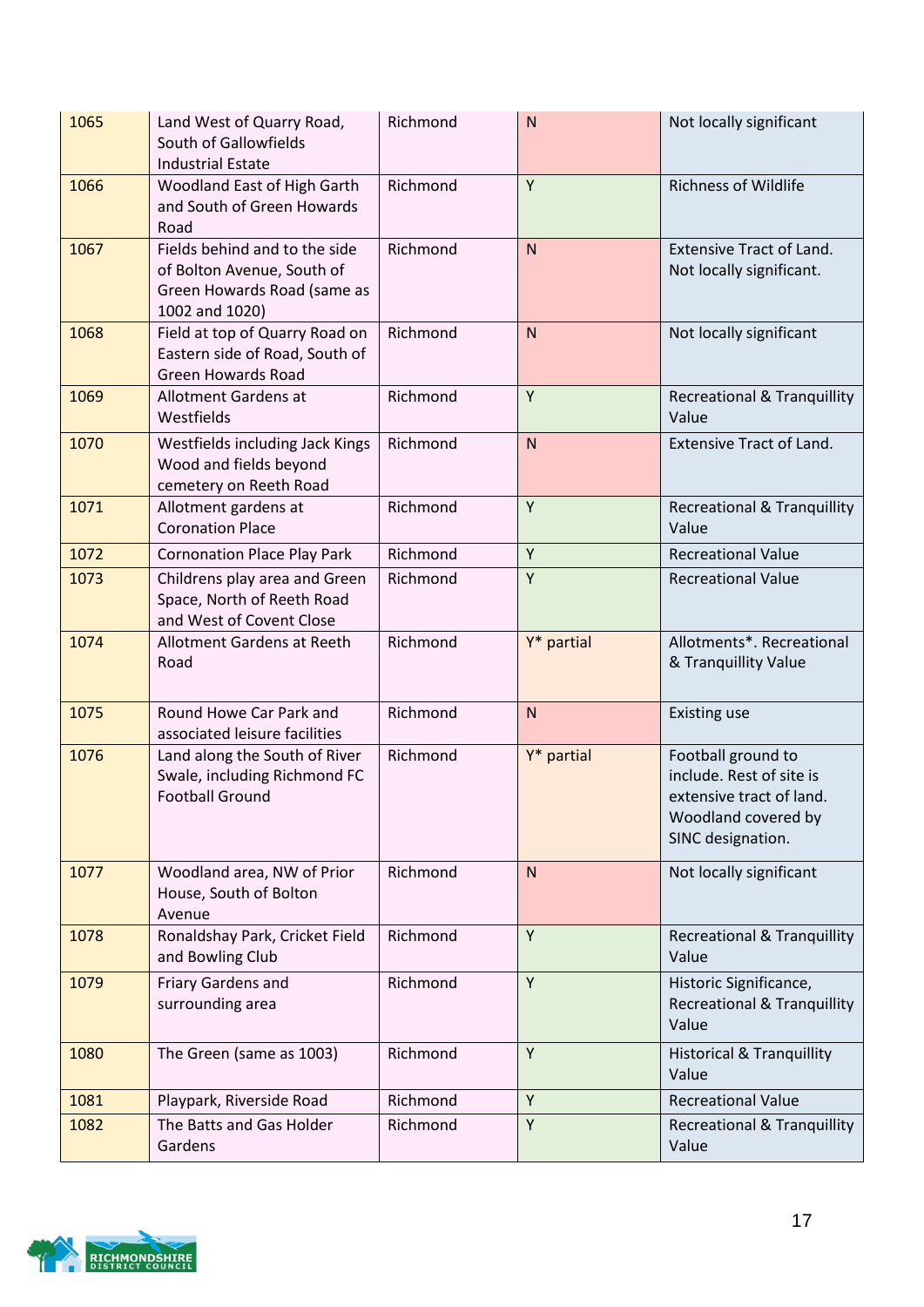| 1083 | <b>Woodland and Recreational</b><br>Ground, North of Green<br>Howards Road, West of<br>Swalegate        | Richmond | Y            | <b>Recreational Value</b>                                               |
|------|---------------------------------------------------------------------------------------------------------|----------|--------------|-------------------------------------------------------------------------|
| 1084 | Public Right of Way, running<br>diagonally from Green<br>Howards Road to track West<br>of Whashton Road | Richmond | $\mathsf{N}$ | Public Right of Way                                                     |
| 1085 | Green Space at junction of Cut<br>Purse Lane and High Riding                                            | Richmond | Y            | <b>Recreational Value</b>                                               |
| 1086 | Green Space North of Cut<br>Purse Lane, SE of 13 and 15<br><b>Cut Purse Lane</b>                        | Richmond | Y            | <b>Recreational Value</b>                                               |
| 1087 | Playground at Norman Close                                                                              | Richmond | Y            | <b>Recreational Value</b>                                               |
| 1088 | Green Space at junction of<br>Seagrim Crescent and<br><b>Chestnut Close</b>                             | Richmond | Y            | <b>Recreational Value</b>                                               |
| 1089 | Green Space along Seagrim<br>Crescent, South of Nursing<br>Home                                         | Richmond | Y            | <b>Recreational Value</b>                                               |
| 1090 | Green Space along the South<br>of Lyons Road                                                            | Richmond | Y            | <b>Beauty</b>                                                           |
| 1091 | Green Space at corner of<br>Conan Gardens and Pikepurse<br>Lane                                         | Richmond | Y            | <b>Recreational Value</b>                                               |
| 1092 | The Ghyll                                                                                               | Richmond | Y            | Richness of Wildlife,<br><b>Recreational &amp; Tranquility</b><br>Value |
| 1093 | <b>Richmond Golf Course</b>                                                                             | Richmond | $\mathsf{N}$ | <b>Extensive Tract of Land</b>                                          |
| 1094 | Green spaces at centre of Earl<br><b>Edwin Drive</b>                                                    | Richmond | Y            | <b>Recreational Value</b>                                               |
| 1095 | Green patch at end of Neville<br><b>Walk and Gordon Crescent</b>                                        | Richmond | ${\sf N}$    | Not locally significant                                                 |
| 1096 | Privately owned Allotments in<br>vicinity of Gilling Road /<br>Fontenay Ave / Darlington<br>Road        | Richmond | Y            | <b>Recreational &amp; Tranquillity</b><br>Value                         |
| 1097 | <b>Cross Lanes Recreation Area</b>                                                                      | Richmond | Y            | <b>Recreational Value</b>                                               |
| 1098 | Grassed areas at entrance to<br><b>Olliver Road</b>                                                     | Richmond | Υ            | <b>Beauty &amp; Recreational</b><br>Value                               |
| 1099 | Green space at Pinder Close                                                                             | Richmond | Y            | <b>Recreational Value</b>                                               |
| 1100 | Scots Dyke                                                                                              | Richmond | Y            | Historic Significance &<br><b>Recreational Value</b>                    |
| 1101 | Land South of Whitefield                                                                                | Richmond | Y            | <b>Recreational Value</b>                                               |
| 1102 | Green Spaces at bottom of St.<br>Nicholas Drive, North of<br><b>Monument Fields</b>                     | Richmond | Y            | <b>Richness of Wildlife</b>                                             |